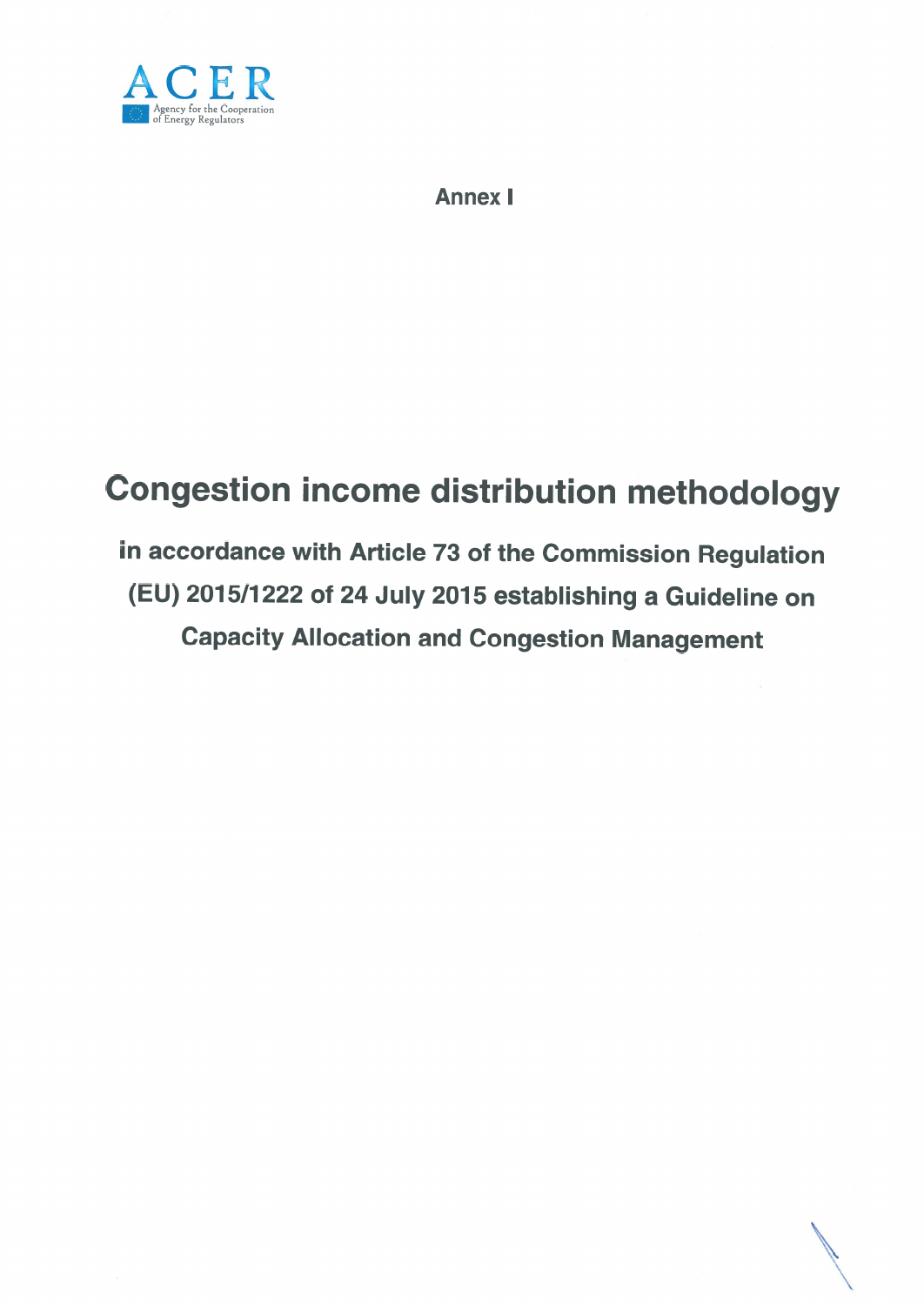

# **Contents**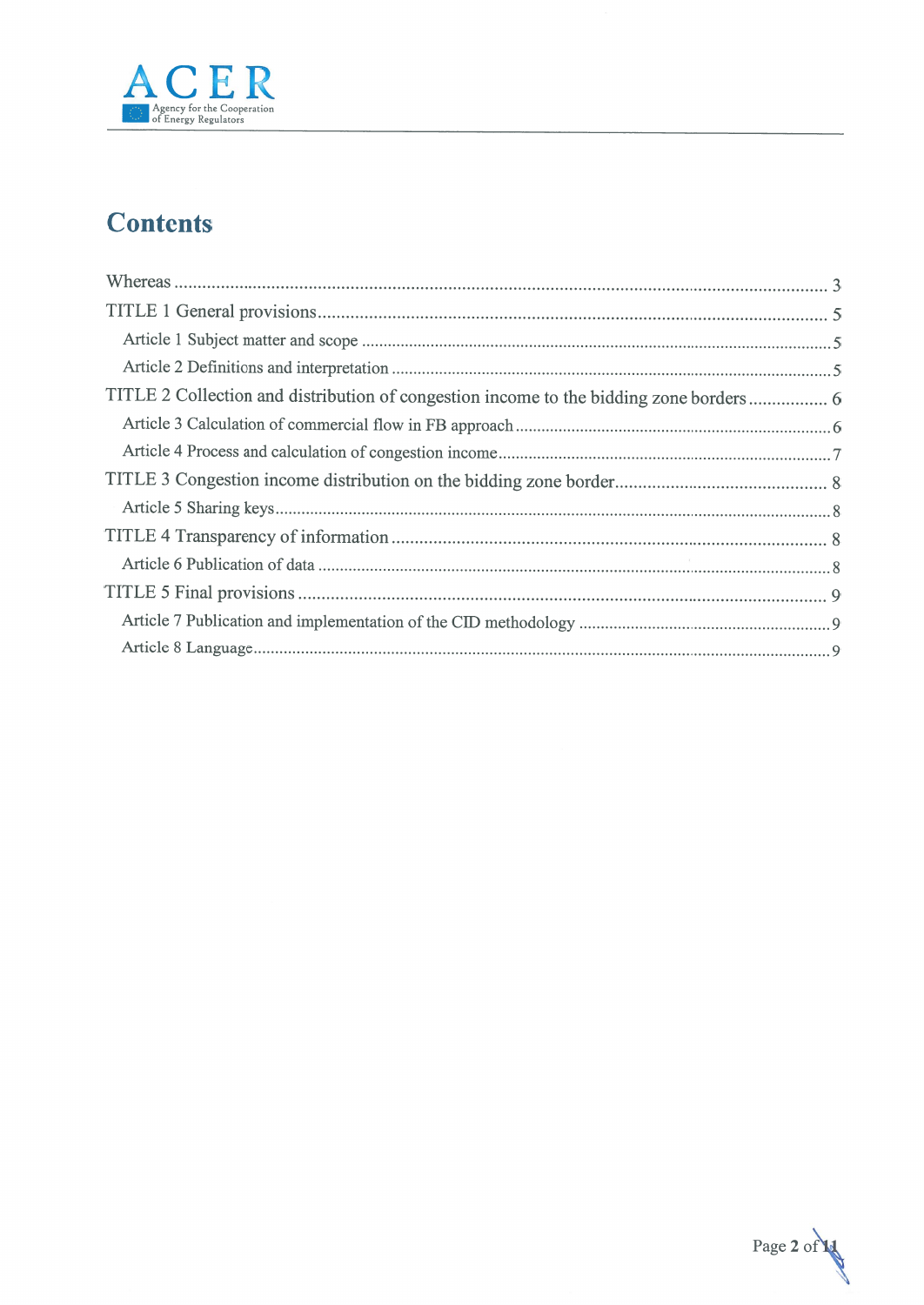

# **Whereas**

- (1) This document establishes the methodology for congestion income distribution (hereafter referred to as "CD methodology") in accordance with Article <sup>73</sup> of Commission Regulation (EU) 2015/1222 establishing <sup>a</sup> guideline on Capacity Allocation and Congestion Management (hereafter referred to as the "CACM Regulation").
- (2) The CD methodology takes into consideration the provisions on genera<sup>l</sup> principles of congestion income in Article 16 (6) of Regulation (EC) No 714/2009 of the European Parliament and of the Council of 13 July 2009 on conditions for access to the network for cross-border exchanges in electricity (hereafter referred to as "Regulation (EC) No 714/2009").
- (3) This CD methodology takes into account the genera<sup>l</sup> principles, goals and other methodologies set in the CACM Regulation. The goa<sup>l</sup> of the CACM Regulation is the coordination and harmonisation of capacity calculation and capacity allocation in the day-ahead and intraday cross-border markets, and it sets requirements for the Transmission System Operators (hereafter referred to as "TSOs") to co-operate on the level of capacity calculation regions (hereinafter referred to as "CCRs"), on <sup>a</sup> pan-European level and across bidding zone borders. The CACM Regulation sets also rules for establishing capacity calculation methodologies based either on the flow-based approac<sup>h</sup> ("FB approach") or, subject to conditions specified therein, the coordinated net transmission capacity approac<sup>h</sup> ("coordinated NTC approach").
- (4) Tn accordance with Article <sup>73</sup> of the CACM Regulation, the CD methodology should cover the congestion income distribution in both the day-ahead and the intraday timeframe. However, since the intraday capacity pricing methodology pursuant to Article 55 of the CACM Regulation is not defined yet, it is therefore currently not possible to devise the rules for the sharing of congestion income in the intraday timeframe. For this reason, the CD methodology covers only the distribution of congestion income in the day-ahead timeframe, whereas the scope of the CD methodology should be amended in order to extend the scope to intraday timeframe once sufficient clarity is gained on how congestion income in the intraday timeframe will be created.
- (5) The CD methodology is designed in three layers. First, for each CCR the congestion income generated by exchanges within <sup>a</sup> CCR is defined and collected. Second, the congestion income of <sup>a</sup> CCR is distributed among the bidding zone borders of <sup>a</sup> CCR. This is done using <sup>a</sup> harmonised approac<sup>h</sup> based on the absolute value of <sup>a</sup> product between the commercial flow and the market sprea<sup>d</sup> on the bidding zone border. Third, the congestion income attributed to the bidding zone border is distributed among TSOs having interconnectors on that bidding zone border.
- (6) Regional application of congestion income distribution is needed for two main reasons. First, the congestion income from SDAC includes also the congestion income resulting from reallocated long-term transmission rights ("LTTR"), for which TSOs need to coordinate in capacity calculation and allocation, as well as guaranteeing their firmness and remuneration including sharing of related costs in accordance with Article <sup>61</sup> of the Commission Regulation (EU) 2016/1719 of <sup>26</sup> September <sup>2016</sup> establishing <sup>a</sup> guideline on forward capacity allocation (hereinafter referred to as the "FCA Regulation"). All these requirements are defined at <sup>a</sup> level of CCR and therefore sharing of congestion income must be kept at the same level in order to ensure revenue adequacy. Second, the definition of commercial flow is not harmonised across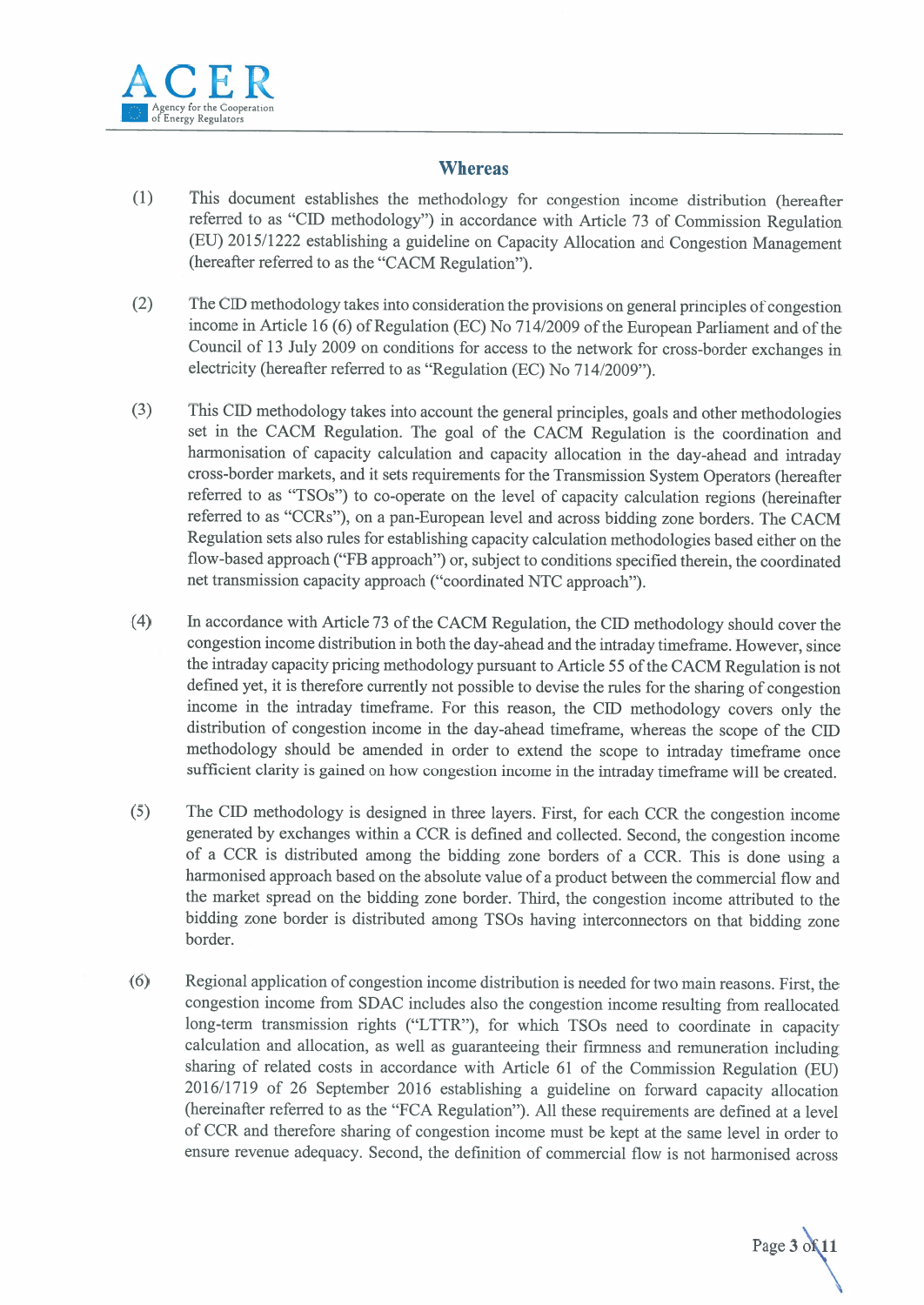

EU mainly because CCRs with coordinated NTC and FB approac<sup>h</sup> allocate cross-zonal capacity in <sup>a</sup> fundamentally different way. In CCRs with coordinated NTC approach, the commercial flows can be set to equa<sup>l</sup> allocated cross-zonal capacities, which are directly resulting from single day-ahead coupling ("SDAC") algorithm. In CCRs with FB approach, where SDAC algorithm does not calculate allocated capacities on bidding zone borders, the commercial flows need to be calculated additionally. This is done by first calculating, for each bidding zone, the net position resulting from exchanges within <sup>a</sup> CCR (i.e. the regional net positions) and then the <sup>p</sup>hysical flows resulting from the regional net positions are calculated for each bidding zone border of <sup>a</sup>  $CCR<sup>1</sup>$  For those bidding zones, where part of the its regional net position is physically realised through borders outside of CCR, the external flow is calculated such that the sum of calculated <sup>p</sup>hysical flows on internal borders and external flow is equa<sup>l</sup> to the regional net position of <sup>a</sup> bidding zone.

- (7) The congestion income from SDAC also contains the congestion income generated by nonnominated LTTRs (i.e. non-nominated PTRs or FTRs), which TSOs have the obligation to remunerate in accordance with the FCA Regulation. While the remuneration of LTTRs is outside the scope of this CID methodology, it is important to maintain the revenue adequacy of each TSO. Thus, in a situation where LTTRs have been issued in a CCR, the costs for the remuneration of those LTTRs should be borne by the same TSOs, which receive the congestion income in the day-ahead timeframe that is generated by the capacity corresponding to these non-nominated LTTRs. This principle should be reflected in the methodology for sharing costs incurred to ensure firmness and remuneration of long-term transmission rights in accordance with Article 61(3) of the FCA Regulation.
- (8) According to Article <sup>9</sup> (9) of the CACM Regulation, the expected impact of the propose<sup>d</sup> CD methodology on the objectives of the CACM Regulation has to be described and is presented below.
- (9) The propose<sup>d</sup> CD methodology generally contributes to the achievement of the objectives of Article <sup>3</sup> of CACM Regulation or the usage principles for congestion income set in Regulation (EC) No 714/2009. In particular, the CD methodology serves the objective of promoting effective competition in the trading and supply of electricity, non-discriminatory access to crosszonal capacity as it lays down the exact methodology for the distribution of congestion income to be applied by all involved TSOs, thus, creating <sup>a</sup> solid basis for congestion income distribution for the first time at European level.
- (10) Congestion income indicates how much market participants value the possibility for cross-border trade, how interconnections are used and where capacity should be increased. Via the possibility to consider investment costs in the sharing key, more certainty can be achieved for <sup>a</sup> more optimal sharing key for future investments and thus, long-term operation and development of the electricity transmission system and electricity sector in the European Union is supported.
- (1 1) Furthermore, the CD methodology ensures non-discriminatory treatment of all affected parties, as it sets rules to be applied by all parties. Further, the methodology takes into account congestion income derived by interconnections on bidding zone borders owned by legal entities other than

<sup>&</sup>lt;sup>1</sup> These flows are calculated based on power transfer distribution factors, which are calculated based on common grid model.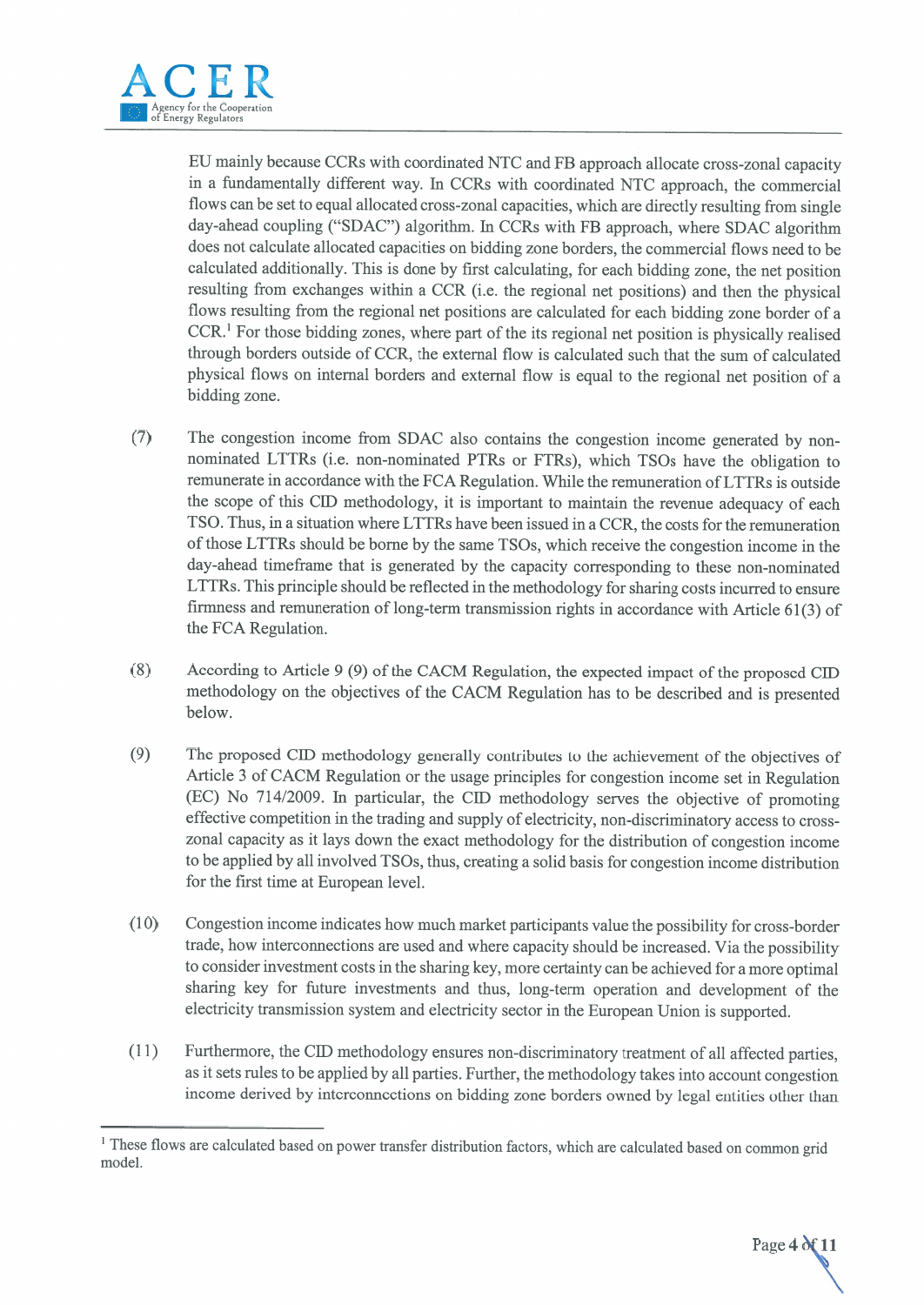

TSOs, preventing exclusion of such congestion income from the application of the CID methodology as long as these interconnections are operated by ISOs.

- (12) Regarding the objective of transparency and reliability of information, the CD methodology provides clear rules and <sup>a</sup> solid basis for congestion income distribution in <sup>a</sup> transparent and reliable way.
- (13) In conclusion, the proposed CD methodology contributes to the general objectives ofthe CACM Regulation to the benefit of all market participants and electricity end consumers.

# TITLE 1

#### General provisions

# Article 1 Subject matter and scope

- 1. The CID methodology is established in accordance with Article 73 of the CACM Regulation and shall cover the congestion income distribution for:
	- a. all existing and future bidding zone borders and interconnectors within and between Member States, to which the CACM Regulation applies and where congestion income is collected;
	- b. Interconnectors which are owned by TSOs or by other legal entities;
	- c. Congestion income derived from capacity allocation based on coordinated NTC approach and FB approach; and
	- d. Congestion income derived from capacity allocation in the day-ahead timeframe.
- 2. Where congestion income derives from transmission assets owned by legal entities other than TSOs, these parties shall be treated in <sup>a</sup> transparent and non-discriminatory way. The TSOs operating these assets shall conclude the necessary agreements compliant with this CD methodology with the relevant transmission asset owners to remunerate them for the transmission assets they operate on their behalf.

#### Article 2 Definitions and interpretation

- 1. For the purpose of the CID methodology, terms used in this document shall have the meaning of the definitions included in Article <sup>2</sup> of the CACM Regulation, of the FCA Regulation, of Regulation (EC) 714/2009, Directive 2009/72/EC and Commission Regulation (EU) 543/2013.
- 2. In addition, in this CID methodology the following terms shall apply:
	- a. "Commercial Flow" means the flow over <sup>a</sup> bidding zone border resulting from SDAC where it is distinguished as follows:
		- i. for CCRs applying the FB approach it is the additional aggregated flow (AAF) and if applicable the external flow as specified in Article 3; and
		- ii. for CCRs applying coordinated NTC approach it means the allocated capacities on the bidding zone border.
	- b. "External flow" means the calculated <sup>p</sup>hysical flow resulting from exchanges within <sup>a</sup> CCR from the SDAC that cannot be directly assigned to <sup>a</sup> bidding zone border of that CCR and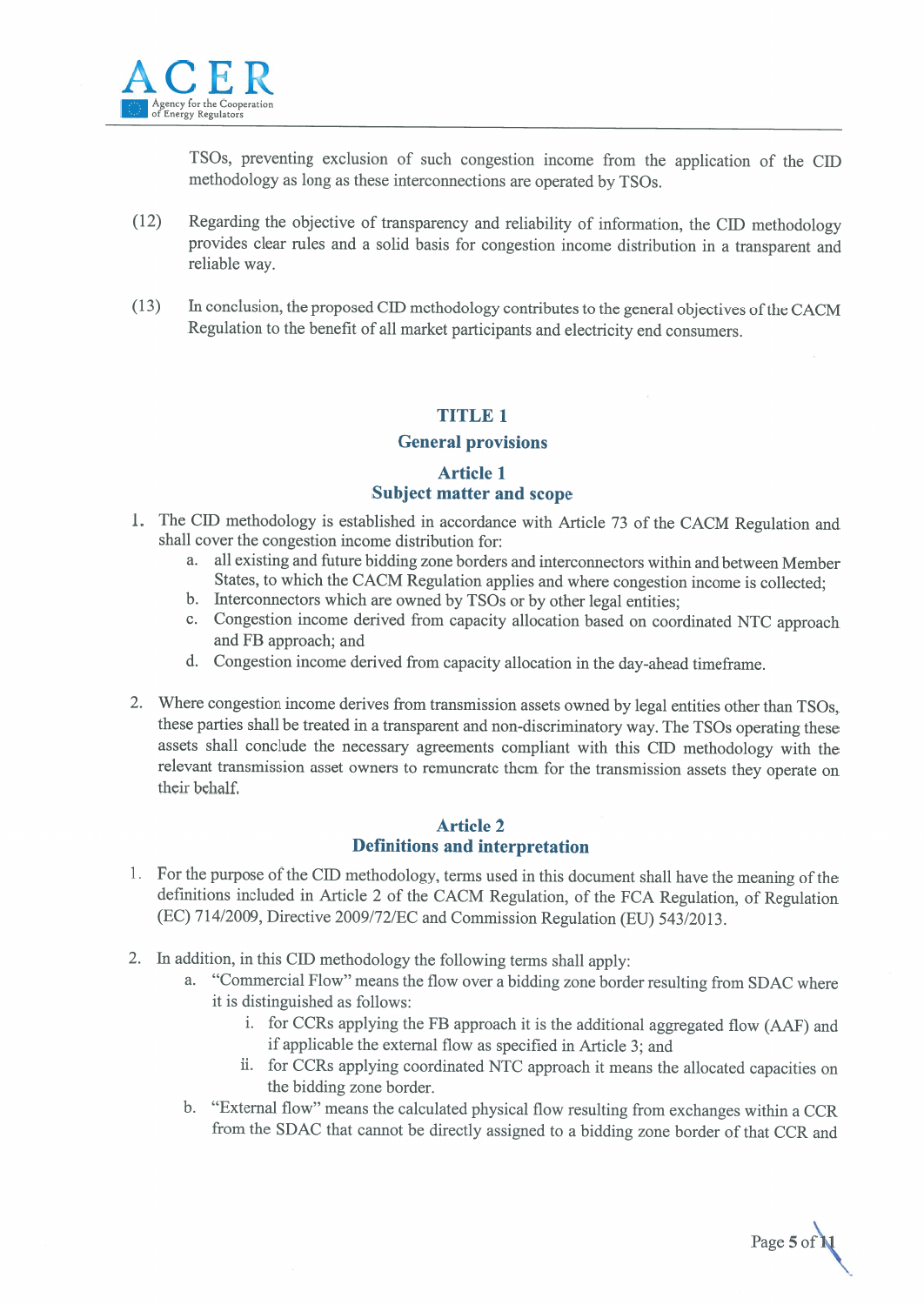

therefore represents exchanges within <sup>a</sup> CCR, which are <sup>p</sup>hysically realised through borders outside of <sup>a</sup> CCR;

- c. "Net border income" means the congestion income allocated per bidding zone border as defined in Article  $4(2)$  and  $(3)$  of this methodology.
- 3. Jn addition, in this CID methodology, unless the context requires otherwise:
	- a. <sup>a</sup> bidding zone border may consist of one or more interconnector(s) for the purposes of the congestion income distribution;
	- b. unless specified otherwise, the terms used apply in the context of the SDAC;
	- c. the singular indicates the plural and vice versa;
	- d. the table of contents and headings are inserted for convenience only and do not affect the interpretation of this CID methodology; and
	- e. any reference to legislation, regulations, directives, orders, instruments, codes or any other enactment shall include any modification, extension or re-enactment of it when in force.

# TITLE 2

# Collection and distribution of congestion income to the bidding zone borders

# Article 3 Calculation of commercial flow in FB approach

- <sup>1</sup> . For CCRs applying the FB approach, the commercial flow shall be based on calculated <sup>p</sup>hysical flow on bidding zone borders of <sup>a</sup> CCR, which result from regional net positions of bidding zones in <sup>a</sup> CCR. These regional net positions shall be derived from the total net positions resulting from SDAC and subtracting the exchanges with bidding zones outside of <sup>a</sup> CCR.
- 2. On the internal bidding zone borders of <sup>a</sup> CCR the commercial flow shall be equal to AAF, which is the calculated <sup>p</sup>hysical flow on internal bidding zone borders of <sup>a</sup> CCR resulting from the electricity exchanges within <sup>a</sup> CCR. AAF shall be calculated with the following formula:

$$
AAF_i = \sum_{j,k \in i} NP_j \cdot PTDF_{j,k}
$$

where:

 $AAF_i$  is the AAF on the bidding zone border *i*;

 $NP_i$  is the regional net position of the bidding zone *j*;

 $PTDF_{j,k}$  is the power transfer distribution factor for the bidding zone j on the interconnector k located on the bidding zone border i.

<sup>3</sup> . For each bidding zone, which has the regional net position not equal to the sum of all commercial flows calculated on the internal borders of such bidding zone pursuant to paragraph 2, the external flow is needed as additional commercial flow in order to balance the regional net position of such bidding zone. The external flow of such bidding zone shall be calculated using the following formula:

$$
EF_j = NP_j - \sum_{i \in M} AAF_i
$$

where:

 $EF_i$  is the external flows for the bidding zone *i*;

 $NP_j$  is the regional net position of the bidding zone *i*;

 $AAF_i$  is the additional aggregated flow on the bidding zone border *i*;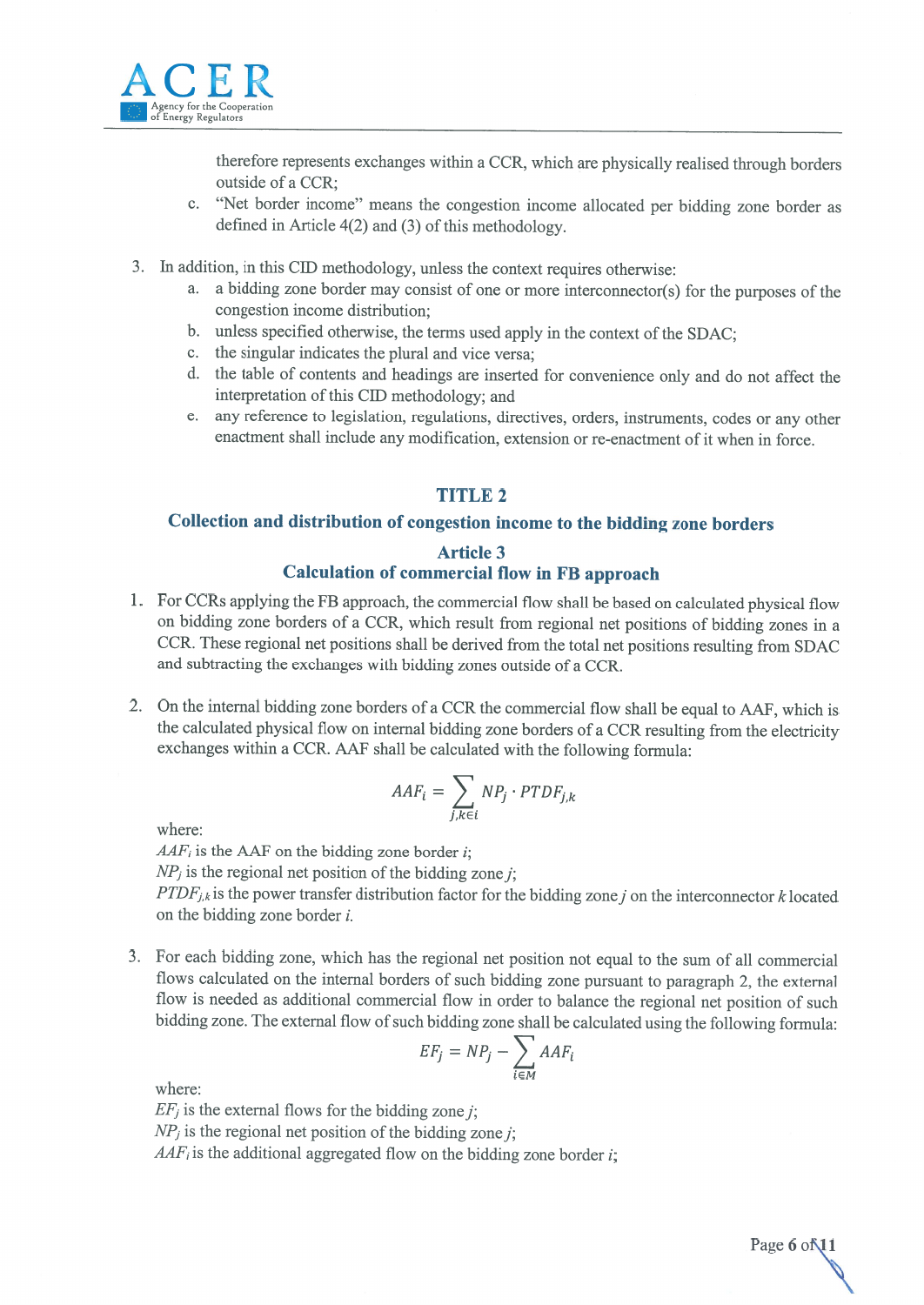

 $M$  is the subset of bidding zone borders within a CCR that are part of a bidding zone j.

4. For bidding zones, where additional commercial flow is calculated based on external flow pursuant to paragraph 3, the market spread of such commercial flow used in accordance with Article  $4(2)$  shall be calculated as:

$$
EMS_j = P_j - P_{hub}
$$

and  $P_{hub}$  is the price that minimises the sum of external flows (calculated in accordance with paragraph 3) flowing in the opposite direction of EMS (i.e. non-intuitive external flows) using the following optimisation:

$$
\min_{P_{hub}} \sum_{j=1}^{n} \left| \left( P_j - P_{hub} \right) \times EF_j \right|
$$

where:

 $EMS<sub>j</sub>$  is the market spread for the external flow of a bidding zone *i*;

 $P_j$  is the clearing price of a bidding zone *j* resulting from SDAC;

 $P_{hub}$  is the price of a virtual hub, which represents a common virtual sink or source for all external flows;

 $n$  is the number of bidding zones having external flows.

If there is no unique solution for  $P_{hub}$ , then  $P_{hub}$  shall be calculated as the average of the maximum and the minimum value from a set of  $P_{hub}$  satisfying the formula above.

# Article 4 Process and calculation of congestion income

- 1. In accordance with Article 68(7) and (8) of the CACM Regulation, the relevant central counter parties or shipping agents shall collect the congestion income arising from the SDAC and shall ensure that collected congestion income is transferred to the TSOs or entities appointed by TSOs no later than two weeks after the date of the settlement.
- 2. For the day-ahead market time-frame, the congestion income attributed to <sup>a</sup> bidding zone border shall be calculated as the absolute value of the product of the commercial flow multiplied by the market spread. The relevant market spread shall be reduced to reflect the costs of network losses in case these are considered in capacity calculation and allocation on the <sup>g</sup>iven bidding zone border or interconnector.
- 3. In case the sum of congestion income attributed to all bidding zone borders within <sup>a</sup> CCR (and external borders where relevant) pursuant to paragraph <sup>2</sup> is not equal to the total congestion income generated by electricity exchanges within <sup>a</sup> CCR, the congestion income attributed to the bidding zone borders within <sup>a</sup> CCR (and external borders where relevant) pursuant to paragraph (2) shall be adjusted proportionally in order to match the total congestion income generated by electricity exchanges within <sup>a</sup> CCR.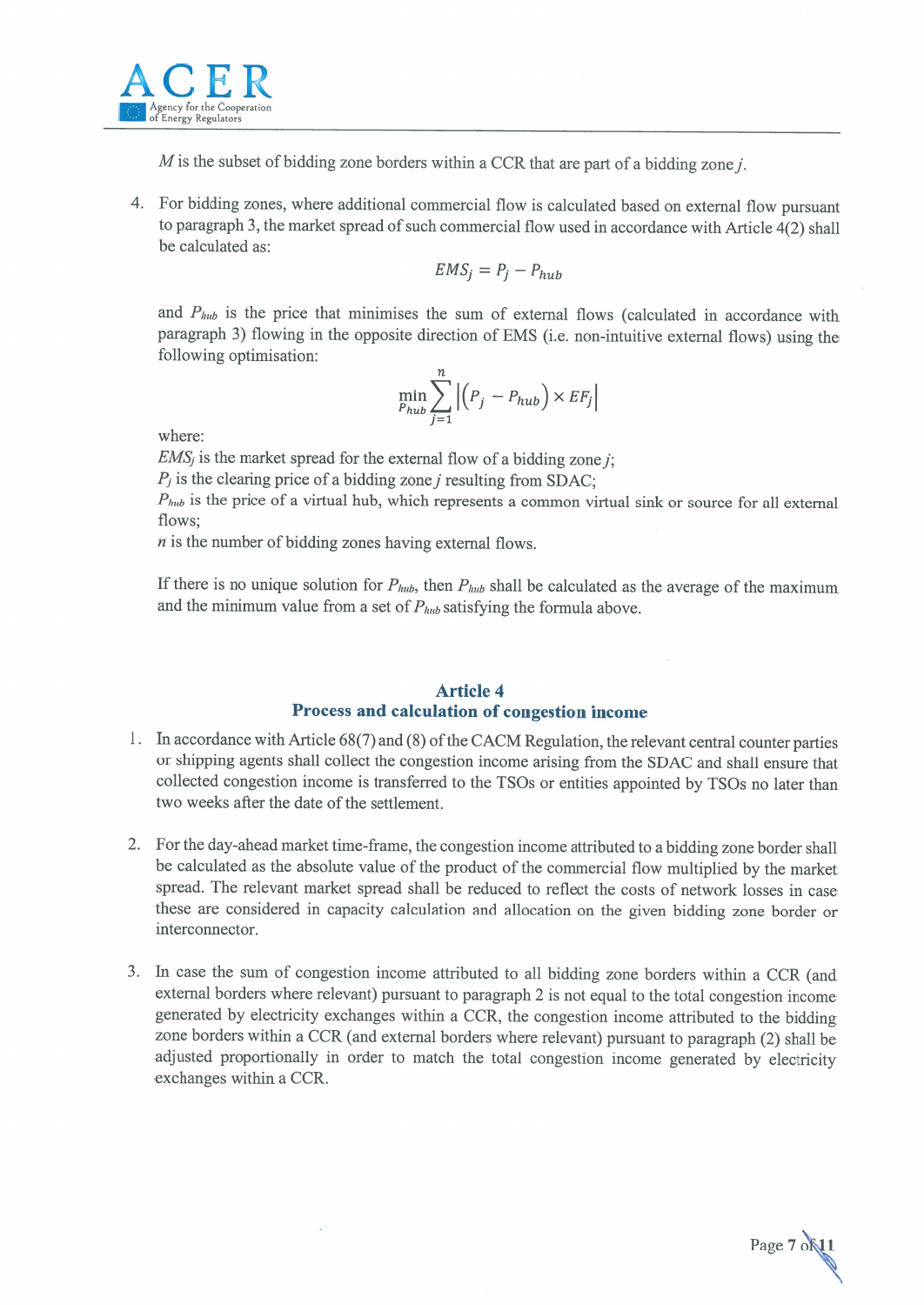

# TITLE 3

# Congestion income distribution on the bidding zone border

# Article 5 Sharing keys

- <sup>1</sup> . For the bidding zone borders where congestion income was calculated based on allocated capacities or AAF, the TSOs on each side of the bidding zone border shall receive their share of net border income based on <sup>a</sup> 50%-50% sharing key. In specific cases the concerned TSOs may also use <sup>a</sup> sharing key different from 50%-50%. Such cases may involve, but are not limited to, different ownership shares or different investment costs. The percentages for these specific cases, as well as the underlying reasons are defined in Annex <sup>1</sup> to this methodology.
- 2. The congestion income calculated based on external flow shall be attributed to TSO(s) of <sup>a</sup> bidding zone for which the associated external flow was calculated and have interconnectors through which the external flows are realised.
- <sup>3</sup> . In case the bidding zone border consists of several interconnectors with different sharing keys, or which are owned by different TSOs, the net border income shall be assigned first to the respective interconnectors on that bidding zone border based on each interconnector's contribution to the allocated capacity. The parameters defining the contribution of each interconnector will be agreed by the TSOs on the bidding zone border. They shall be published in <sup>a</sup> common document by ENTSO-E on its web page. The congestion income assigned to each interconnector shall subsequently be shared between the TSOs on each side of the interconnector using the principles described in paragraph <sup>1</sup> whereas the exemptions for specific interconnectors are also defined in Annex <sup>1</sup> to this methodology.
- 4. The final congestion income attributed to each TSO shall consist of congestion income calculated pursuant to paragraph <sup>1</sup> to <sup>3</sup> reduced by the costs for remuneration of long term transmission rights to be paid in accordance with Article <sup>61</sup> of the FCA Regulation. This reduction shall cover only the costs for remuneration of those long-term transmission rights, which have been offered for re allocation at the day-ahead timeframe.
- <sup>5</sup> . In case specific interconnectors are owned by entities other than TSOs, the reference to TSOs in this article shall be understood as referring to those entities.

# TITLE 4

# Transparency of information

# Article 6 Publication of data

- <sup>1</sup> . No later than at the time of the time of implementation of this methodology all TSOs shall publish the following information required for the transparency of congestion income distribution:
	- a) for CCRs applying the FB approach:
		- power transfer distribution factors showing the influence of the change in the net position of each bidding zone on the <sup>p</sup>hysical flows on each interconnector on each bidding zone border within <sup>a</sup> CCR;
		- regional net position of each bidding zone within a CCR;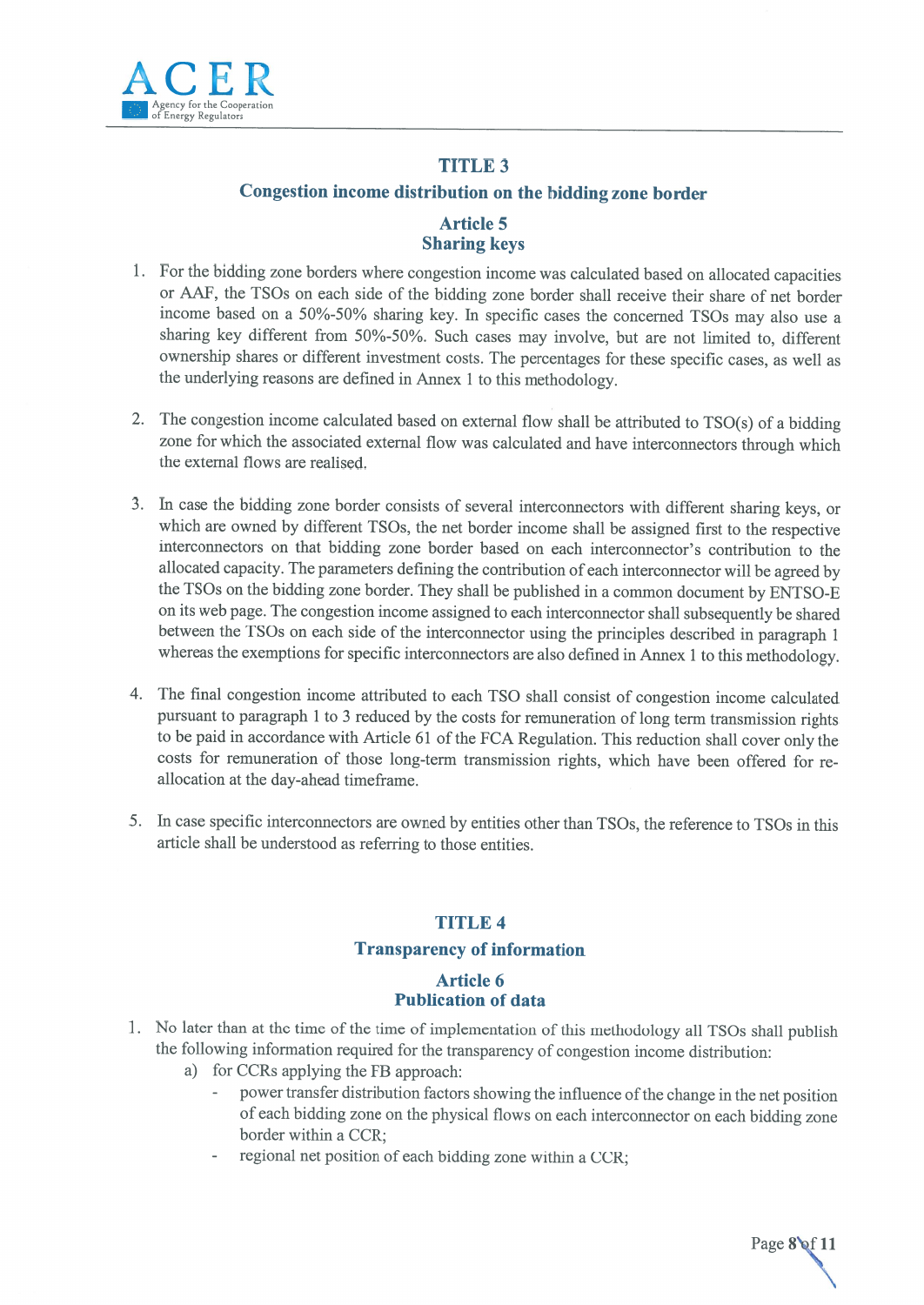

- $\overline{a}$ price of the virtual hub, which represents a common virtual sink or source for all external flows; and
- price for each bidding zone within <sup>a</sup> CCR.
- b) for all CCRs:
	- commercial flows and the corresponding market prices used for the purpose of congestion income distribution in accordance with this methodology.
- 2. The information pursuant to paragraph <sup>1</sup> shall be published with market time unit resolution and at least on <sup>a</sup> monthly basis.

### TITLE 5

#### Final provisions

#### Article 7

### Publication and implementation of the CID methodology

- 1. The TSOs shall publish the CID methodology without undue delay after the decision has been taken by the Agency in accordance with Article  $9(11)$  and  $9(12)$  of the CACM Regulation.
- 2. The TSOs of each capacity calculation region shall implement the methodology at the date of implementation of the capacity calculation methodology within their respective CCR in accordance with Articles 20 and 21 of the CACM Regulation.

#### Article 8 Language

The reference language for this CID methodology shall be English. For the avoidance of doubt, where T\$Os need to translate this CD methodology into their national language(s), in the event of inconsistencies between the English version published by TSOs in accordance with Article 9 (14) of the CACM Regulation and any version in another language the relevant TSOs shall, in accordance with national legislation, provide the relevant NRAs with an updated translation of the CID Methodology.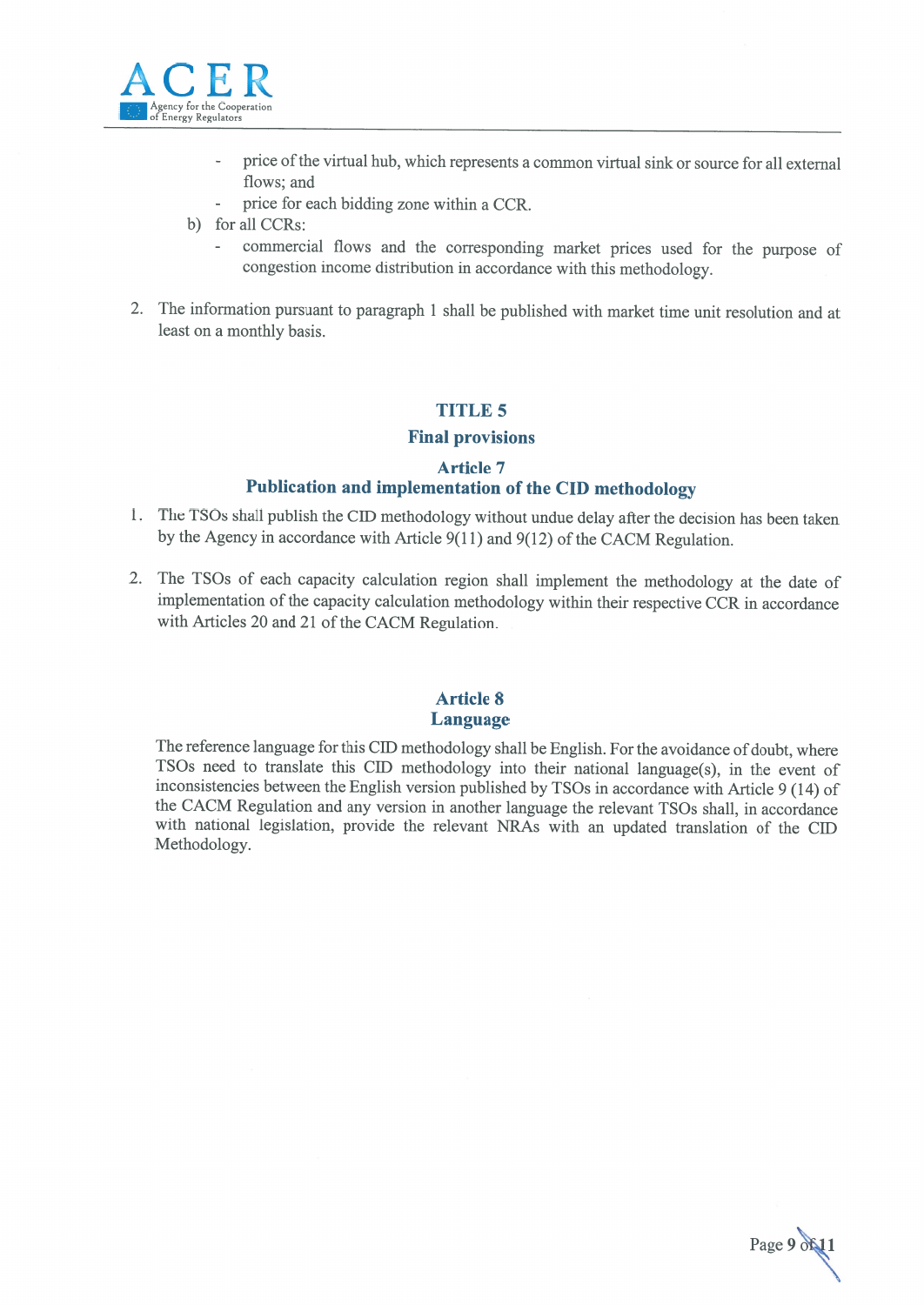

# **Annex 1 to the Congestion income distribution methodology** Annex 1 to the Congestion income distribution methodology

Pursuant to Article 5 of the Congestion income distribution methodology, this annex outlines the specific sharing keys applied for sharing congestion income Pursuant to Article 5 of the Congestion income distribution methodology, this annex outlines the specific sharing keys applied for sharing congestion income among TSOs on the bidding zone border. Two types of specific keys are defined: among TSOs on the bidding zone border. Two types of specific keys are defined:

- Specific sharing keys pursuant to Article 5(1) of the Congestion income distribution methodology describing a specific sharing key for the whole a) Specific sharing keys pursuant to Article 5(1) of the Congestion income distribution methodology describing a specific sharing key for the whole bidding zone border (which applies to all interconnectors on that border); and bidding zone border (which applies to all interconnectors on that border); and  $\widehat{a}$ 
	- Specific sharing keys pursuant to Article 5(3) of the Congestion income distribution methodology describing a specific sharing key for specific b) Specific sharing keys pursuant to Article 5(3) of the Congestion income distribution methodology describing a specific sharing key for specific interconnectors of a bidding zone border. interconnectors of a bidding zone border.  $\Theta$

The involved TSOs and entities may differ from those specified in the definition of capacity calculation regions for a specific bidding zone border when entities The involved TSOs and entities may differ from those specified in the definition of capacity calculation regions for a specific bidding zone border when entities other than TSOs are present in the border. other than TSOs are present in the border.

|       | $\begin{tabular}{ l c } \hline Bidding & Interconnector \\ \hline \textit{Zone} & \\ border \\ \hline DK2- & \textit{all} & \\ \hline DE/LU & \textit{all} & \\ \hline \end{tabular}$ | Involved TSO <sub>s</sub> /Parties         | Sharing key applied                                              | <b>Reason</b>    |
|-------|---------------------------------------------------------------------------------------------------------------------------------------------------------------------------------------|--------------------------------------------|------------------------------------------------------------------|------------------|
|       |                                                                                                                                                                                       | Vattenfall AB<br>Energinet.dk,<br>50Hertz, | Hours with congestion from DE/LU to<br>Energinet.dk: 1/3<br>DK2: | Ownership shares |
|       |                                                                                                                                                                                       |                                            | Vattenfall: 1/3<br>50 Hertz: 1/3                                 |                  |
|       |                                                                                                                                                                                       |                                            | Hours with congestion from DK2 to<br>DE/LU:                      |                  |
|       |                                                                                                                                                                                       |                                            | Energinet.dk: 190/585                                            |                  |
|       |                                                                                                                                                                                       |                                            | Vattenfall: 200/585                                              |                  |
|       |                                                                                                                                                                                       |                                            | 50 Hertz: 195/585                                                |                  |
| GB-NL | <b>BritNed</b>                                                                                                                                                                        | BritNed,                                   | BritNed: 100%;                                                   | Ownership shares |
|       |                                                                                                                                                                                       | TenneT TSO B.V.                            | TenneT TSO B.V.: 0%;                                             |                  |
|       |                                                                                                                                                                                       | NGET                                       | NGET 0%                                                          |                  |

and the contract of the contract of the contract of the contract of the contract of the contract of the contract of the contract of the contract of the contract of the contract of the contract of the contract of the contra